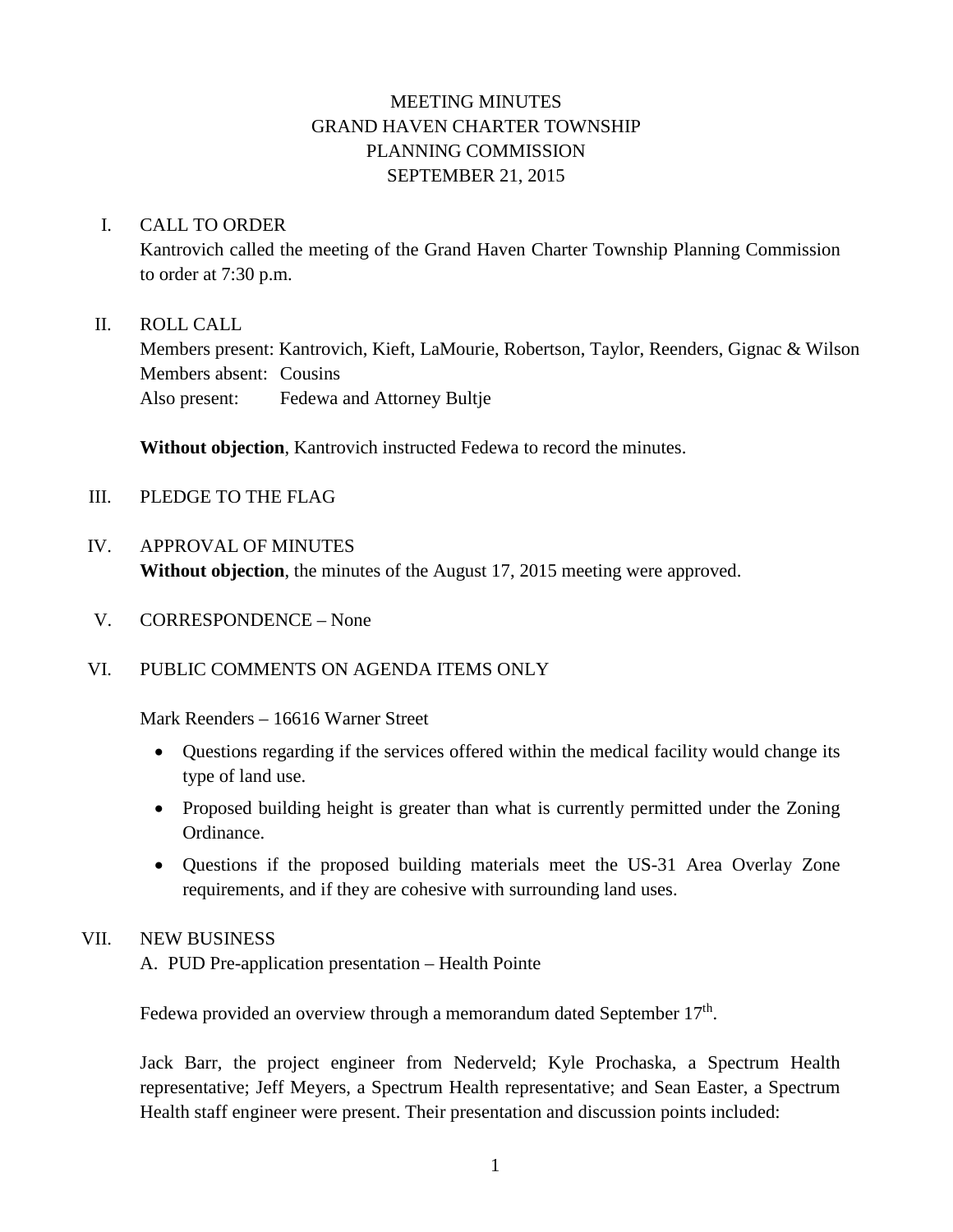- Gross Floor Area (GFA) vs Useable Floor Area (UFA) parking requirements compared to the typical formula utilized by Spectrum Health.
- Nonexclusive Driveway Agreement with Meijer expressly prohibits shared parking arrangements.
- Agrees that realigning Whittaker Way with DeSpelder Street pursuant to the Robbins Road Sub Area Plan would be beneficial to their site, and are willing to discuss easement options in order to accomplish this goal.
- The Traffic Impact Study included with the pre-application submission documents does not conclude that additional traffic volumes warrant an intersection improvement at Robbins Road and 172<sup>nd</sup> Avenue/Ferry Street. Therefore, are not in favor of assisting with those improvements noted by the Ottawa County Road Commission's (OCRC) preliminary review.
- Proposed building has similar architecture to the facility located in Holland.
- The proposed canopy is designed to accommodate 2-3 vehicles, and has a substantial weight. The proposed building materials are durable, and reliable. Furthermore, the desire is to utilize natural lighting under the canopy rather than artificial.
- Believe the buildings proximity to US-31 and other large bulk buildings such as Meijer, Walmart, and buildings within the City of Grand Haven, will reduce the visual impact of the proposed medical facility.

The project was discussed by Commissioners and focused on:

- Concerns over the building height, cohesion with surrounding land uses, and visual impact. Comparison to other PUD projects that requested an increased building height. Discussed the origin of building heights and their direct correlation to an emergency vehicles ability to reach the top of a building. Emphasized the need to maintain consistency with zoning and aesthetic requirements.
- Discussion on implementing the proposed goals of the Resilient Master Plan, and determining how that may impact the Zoning Ordinance, which may include density and height amendments to focus growth in certain areas.
- Realignment of Whittaker Way and DeSpelder Street would provide more safety to motorists, and benefit residents, surrounding businesses, both jurisdictions, and achieve a goal established in the Joint Robbins Road Corridor Sub Area Plans adopted by Grand Haven Charter Township and the City of Grand Haven, respectively.
- Emphasized the Township desires to preserve as many existing trees as possible even if it means additional measures must be taken to ensure the tree's health during construction. Requested the potential applicant review the plans and determine if there is potential to save any pockets of trees within the site.
- Inquired why landscaping is not proposed along the north boundary line of the site.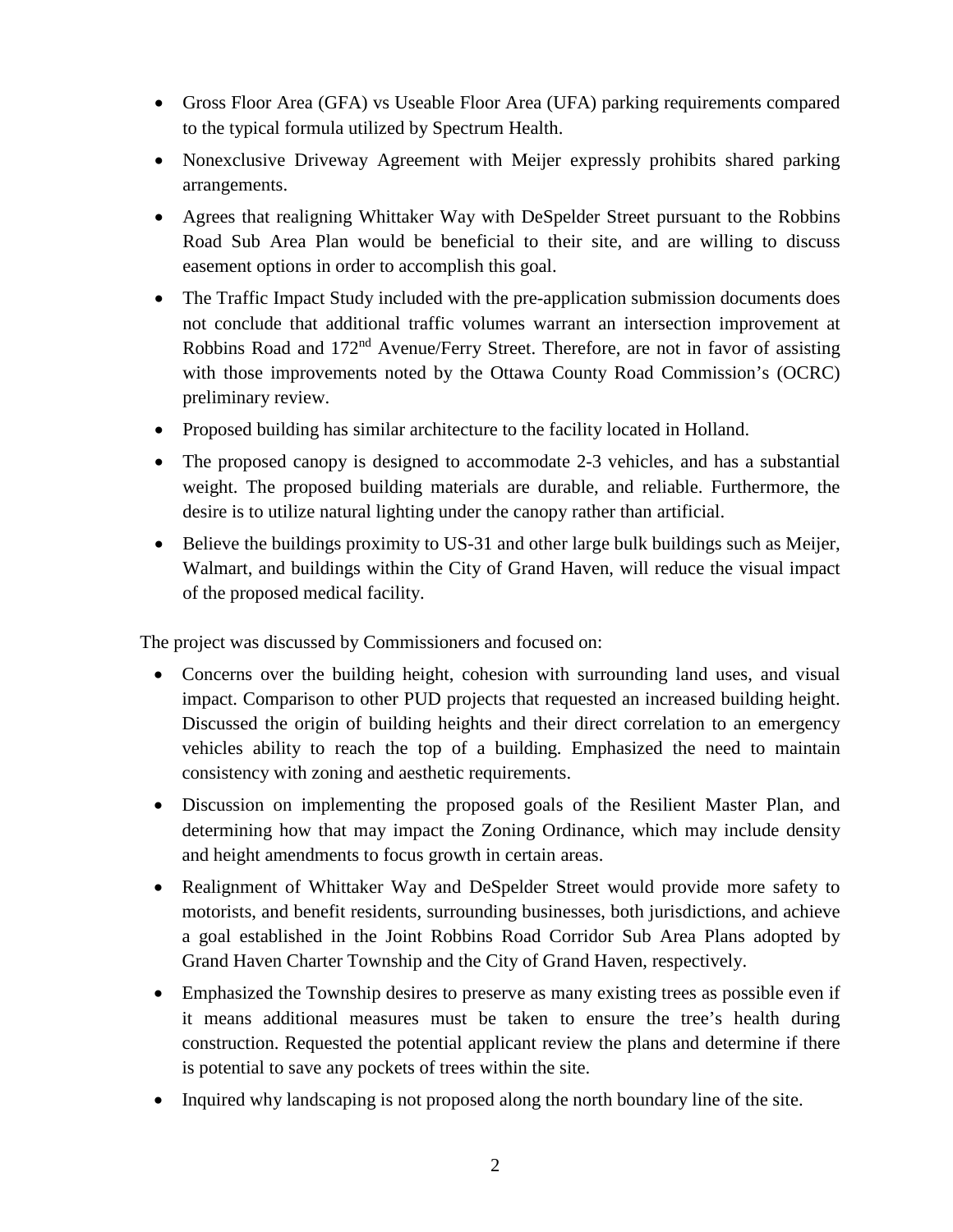- Noted the preliminary findings of the OCRC.
- Requested the potential applicant review back-loading in the parking lot in order to reduce cross circulation patterns.
- B. PUD Pre-application presentation Stonewater

Fedewa provided an overview through a memorandum dated September  $17<sup>th</sup>$ .

The developers, Dale Kraker and Jeff Klaasen; and project engineer Rick Pulaski were present. Their presentation and discussion points included:

- Historical review of the property and the former PUD application.
- Indicated the development will meet the designated open space requirements.
- Private roads requested for the proposed attached single family condominiums in order to provide each unit with a driveway—a parking lot has equivalent safety issue.
- Willing to install a construction road as a placeholder for the second entrance on Lincoln Street in order to keep the proposed phasing. Not in favor of establishing a letter of credit or escrow to guarantee its construction.
- Requesting reduced setbacks, and referenced Hunters Woods, Lincoln Pines, and Forest Park East as examples.

The project was discussed by Commissioners and focused on:

- If open space is not accessible by each property owner then it cannot be included as designated open space. Additionally, any portion of the ponds used for storm water must be removed from the open space calculations. Questioned if the proposed open spaces significantly contribute to the purpose and objectives of the PUD Ordinance
- Several suggestions were given to alleviate the potential problem of the second entrance not being constructed.
- Due to the high traffic volume on Lincoln Street at least one outbound left turn lane should be provided, so residents making a right turn are not delayed. Need to address deceleration lanes and tapers with the OCRC at each entrance.
- Sidewalks need to be included in the attached single family condominium area as well.
- Likely to be conservative if reduced setbacks are requested.
- Property to the west of this site is protected by a conservation easement, so it may be unnecessary to have a temporary cul-de-sac in place for a future connection.

# VIII. OLD BUSINESS

A. Rezoning application – Grand Haven Financial Center – RR to SP